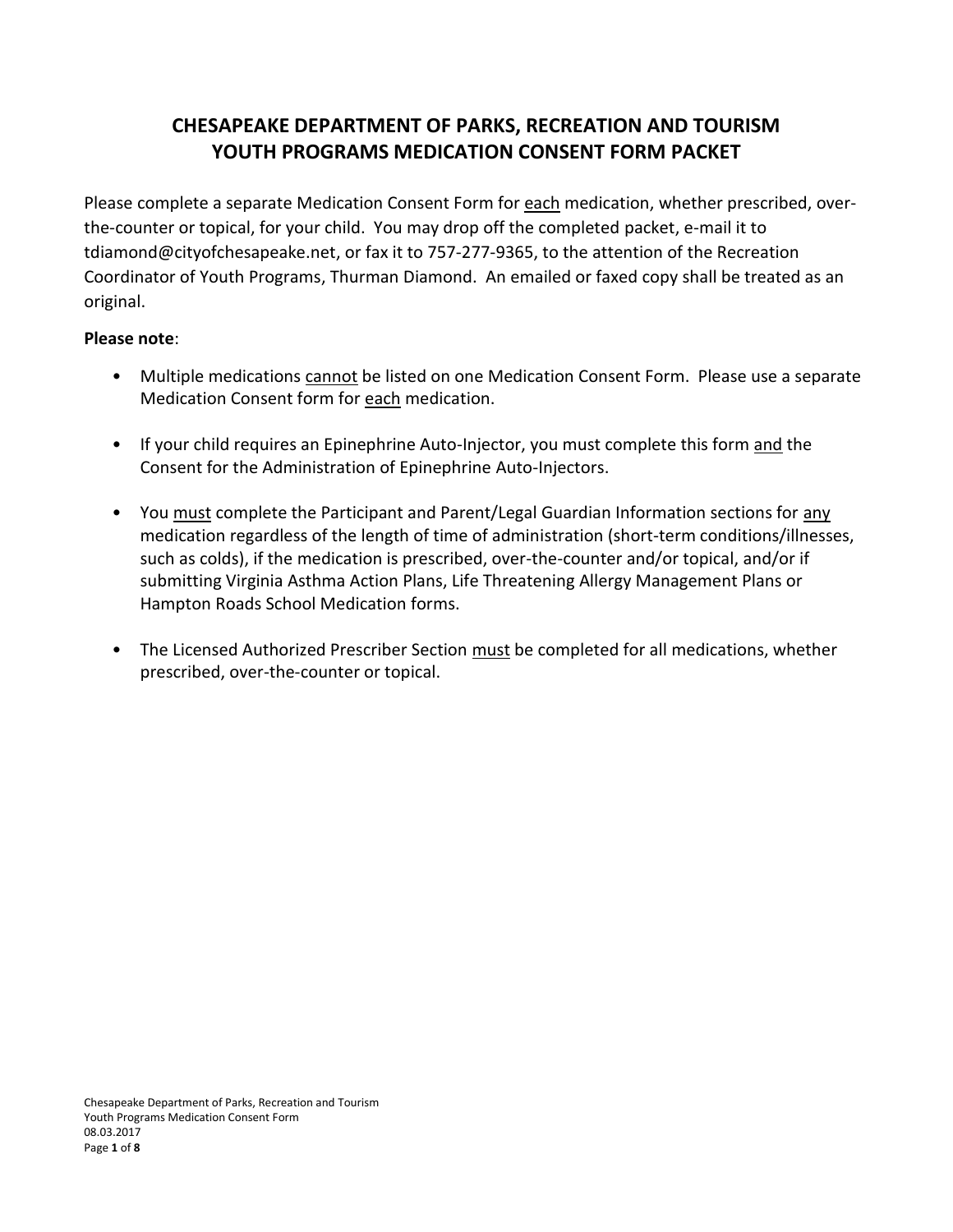| <b>CHILD/PARTICIPANT'S INFORMATION:</b> |                    |                                                 |                  |
|-----------------------------------------|--------------------|-------------------------------------------------|------------------|
| Name:                                   | Date of Birth:     |                                                 | Known Allergies: |
|                                         |                    |                                                 |                  |
|                                         |                    |                                                 |                  |
| <b>CHILD'S MEDICATION:</b>              |                    |                                                 |                  |
| PARENT/LEGAL GUARDIAN INFORMATION:      |                    |                                                 |                  |
| Name:                                   | Home Phone Number: |                                                 |                  |
|                                         |                    | <b>Cell Phone Number:</b>                       |                  |
| Address:                                |                    | <b>Emergency Contact Name and Phone Number:</b> |                  |
|                                         |                    |                                                 |                  |
|                                         |                    |                                                 |                  |
|                                         |                    |                                                 |                  |

#### **PROCEDURES FOR SELF-ADMINISTERED MEDICATION/EQUIPMENT FORM**

#### **General Information:**

- All medication will be self-administered, **except the Epinephrine Auto-Injectors** *unless the Permission to Carry and/or Self-Administer Life Saving Medication is completed and approved*.
- This procedural information agreement must be signed by both the child's parent/legal guardian and a City of Chesapeake Department of Parks, Recreation and Tourism Youth Programs ("Department") designated staff member.
- Your child's medication will be securely stored during the program, *unless the Permission to Carry and/or Self-Administer Life Saving Medication is approved*.
- Department staff will contact the parent/legal guardian immediately if any problem arises concerning the child's medication or equipment.
- Department staff is not be responsible for broken or malfunctioning equipment.
- The parent/legal guardian is responsible for ensuring medication is not expired.
- If Department staff have any concerns with the medication or specialized procedures request, the parent/legal guardian agrees to meet or speak to staff over the phone regarding the concerns.
- If there is a change in the medication, dosage and/or specialized procedure, an updated **Medication Consent Form** must be completed and submitted for approval before the updated medication or specialized procedure can be administered, self-carried or self-administered.
- Approved medications must be provided to Department staff within thirty (30) days of being notified of the approval. If the requested medication is not provided to Department staff within thirty (30) days of approval, the form will become null and void and the parent/legal guardian will be required to resubmit the form for approval.
- Medication cannot be dropped off with the child without approval from the Recreation Coordinator of Youth Programs.

#### **Medication:**

- The parent/legal guardian will:
	- a. Make alternate arrangements for administration of any medication prior to completion and approval of the Medication Consent Form.
	- b. Educate their child in regarding this policy, the proper administration of medication and the hazards of sharing medication with others.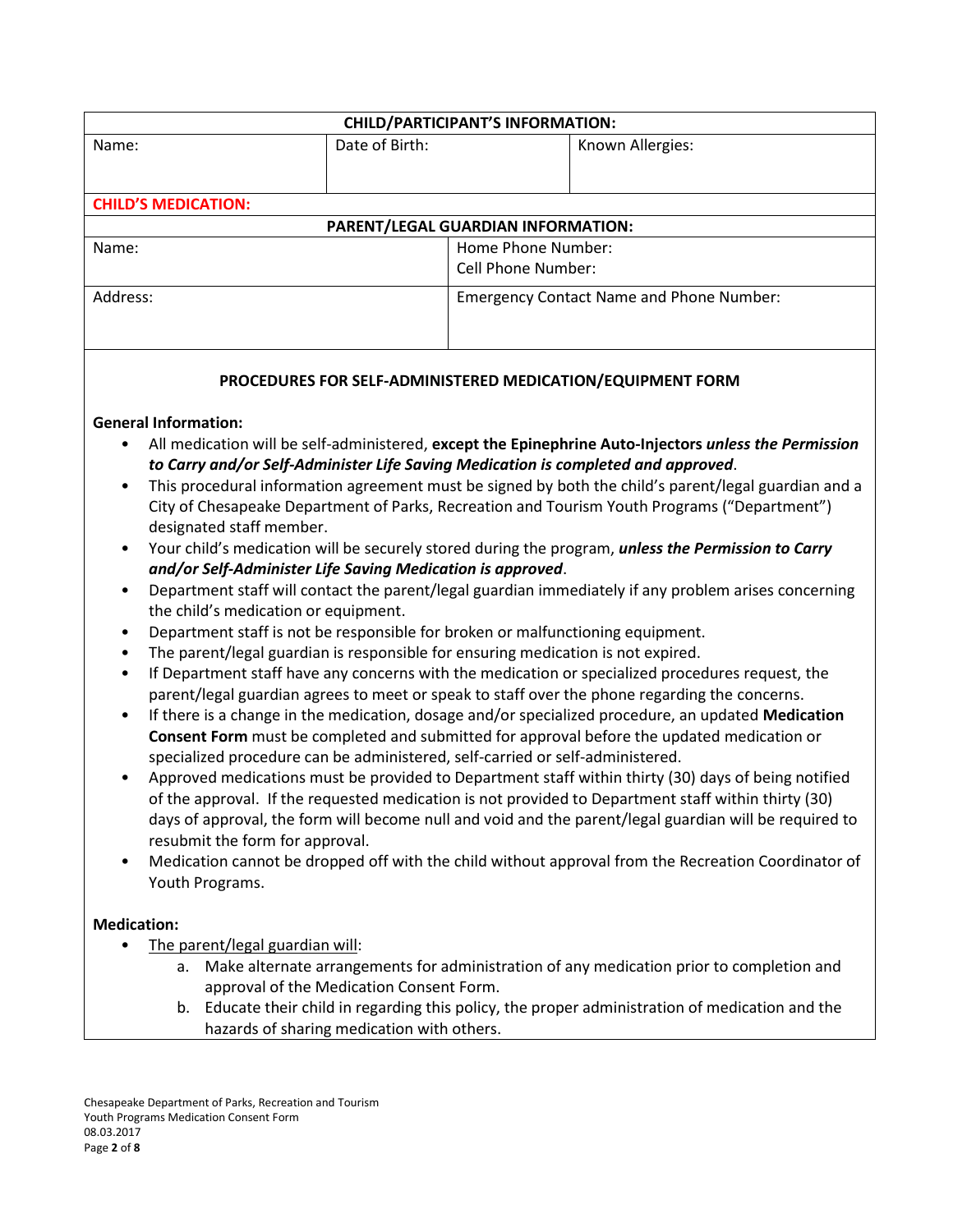- c. Provide approved medications in the original labeled pharmacy/physician containers and appropriate administration tools to measure the dose accurately (i.e. measuring spoon, measuring cup, etc.)
- d. Verify the amount of medication being dropped off with Department staff and documentation will be notated in the log. On the child's last day in attendance for each week, the parent/legal guardian and Department staff will verify any unused medication being returned and such will be notated in the log.
- e. Meet, in-person or via telephone, with the Recreation Coordinator of Youth Programs, or designated staff, to review their child's medication needs.
- By agreement, "as-needed" medications for allergies and asthma may remain securely stored at the site for the duration of the program in which the child is enrolled.
- At the specified time, Department staff will give the medication to the child and oversee the child's taking of the medication. Department staff may visually under the child's tongue/in mouth to ensure the medication was taken.

#### **Specialized Procedures for Epinephrine Auto-Injectors**:

- A Consent and Release for the Administration of Epinephrine Auto-Injectors Form must be completed and signed by a physician and the child's parent/legal guardian.
- The child's parent/legal guardian must understand that with the exception of the Epi-Pen<sup>®</sup>, Department staff are not trained to use equipment and do not have legal authority to do so.

#### **PARENT/LEGAL GUARDIAN AUTHORIZATION**:

I (print your name) **Fig. 2** authorize the City of Chesapeake Department of Parks, Recreation and Tourism Youth Programs ("Department") to maintain and/or administer the medication as specified above and, if applicable, on the "Licensed Authorized Prescriber Section" to: (print child's name) \_\_\_\_\_\_\_\_\_\_\_\_\_\_\_\_\_\_\_\_\_\_\_\_\_\_\_\_\_\_\_\_\_\_\_.

If my child is expected to self-carry and/or self-administer his or her medication, I certify by my signature below that I have discussed the proper storage and administration of the medication and the hazards of sharing the medication with others with my child. My child has agreed to store and administer his or her medication in a proper manner and to refrain from sharing his or her medication with others.

**If this paragraph is applicable, Parent/Legal Guardian Initials: \_\_\_\_\_\_**

I certify that all the information provided to the Department is true and accurate to the best of my knowledge and belief.

Parent/Legal Guardian Signature: \_\_\_\_\_\_\_\_\_\_\_\_\_\_\_\_\_\_\_\_\_\_\_\_\_\_\_\_\_\_\_\_\_\_\_ Date: \_\_\_\_\_\_\_\_\_\_\_\_\_\_\_\_\_\_\_\_\_\_\_\_\_\_\_\_\_\_\_\_\_\_\_

Chesapeake Department of Parks, Recreation and Tourism Youth Programs Medication Consent Form 08.03.2017 Page **3** of **8**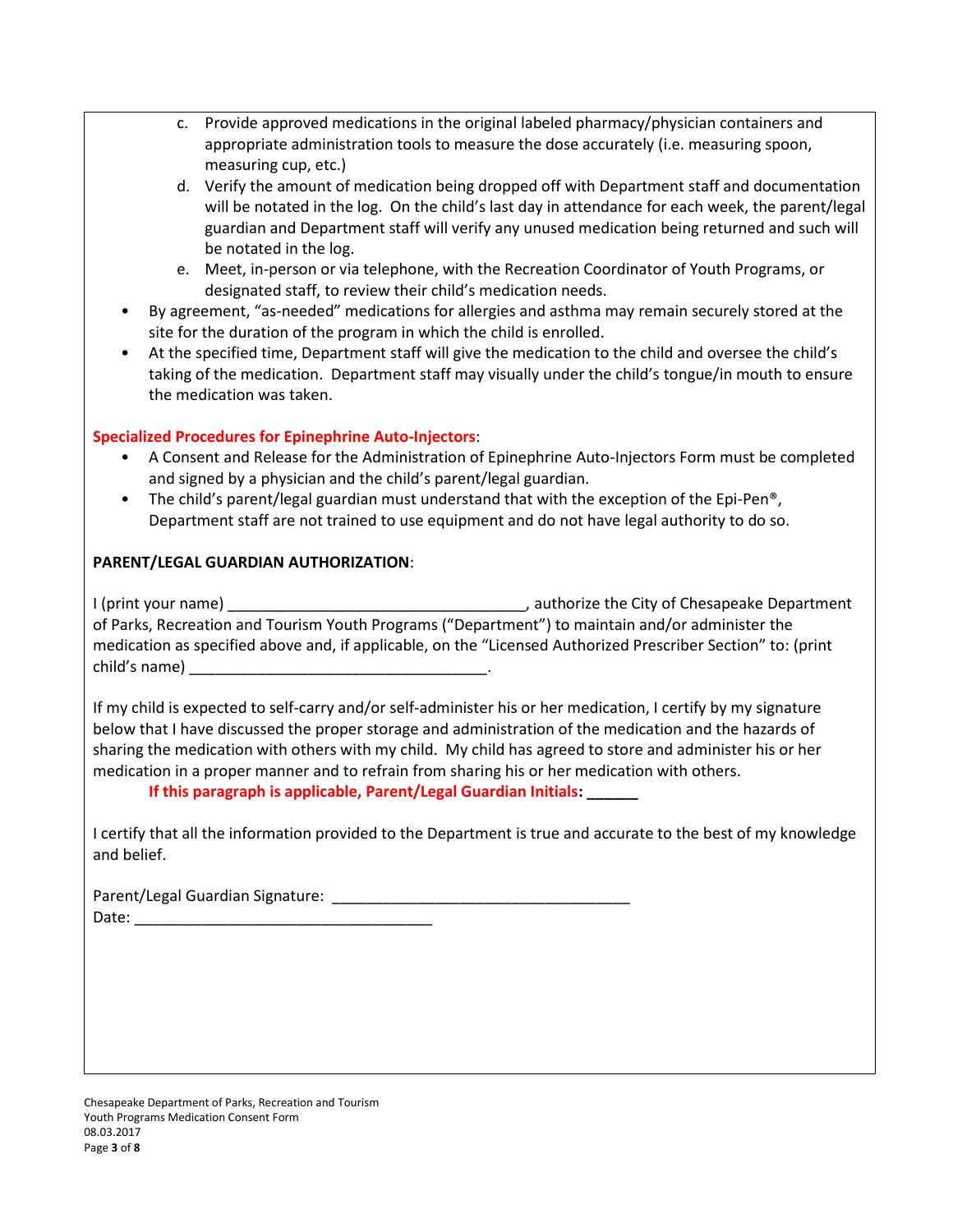#### **RELEASE OF LIABILITY AND INDEMNIFICATION**:

I understand that the Department, after consultation with me, may impose reasonable limitations or restrictions upon my child's possession and/or self-administration of medication relative to the age and maturity of my child and other relevant consideration.

I understand that the Department may withdraw its permission for my child to self-carry and self-administer medication at any point during the duration of the program my child is attending if the Department determines myself or my child have abused the privilege of self-carry and self-administration or that my child is not safely and effectively administering the medication to him/herself.

I release the Department, the City of Chesapeake and its employees, agents, instructors and volunteers from any and all liability as a result of the administration of medicine to my child, or the self-carry of medication by my child, or the self-administration of medication by my child.

I forever indemnify and hold harmless the Department, the City of Chesapeake and its employees, agents, instructors and volunteers from and against all claims, including claims for personal injury or death, damage, losses, actions, liabilities, attorney fees and expenses for any and all accidents.

For myself, my heirs, executors, and administrators, waive and release any and all rights and claims for damages I may have against the City of Chesapeake and its representatives, successors and assigns, for any and all injuries suffered by my child during the administration, or self-carry, or self-administration of medication.

Parent/Legal Guardian Signature: \_\_\_\_\_\_\_\_\_\_\_\_\_\_\_\_\_\_\_\_\_\_\_\_\_\_\_\_\_\_\_\_\_\_\_

Date: \_\_\_\_\_\_\_\_\_\_\_\_\_\_\_\_\_\_\_\_\_\_\_\_\_\_\_\_\_\_\_\_\_\_\_

| DEPARTMENT STAFF USE ONLY SECTION |                |                |  |
|-----------------------------------|----------------|----------------|--|
| Program Attending:                | Date Received: | Date Approved: |  |
| Notes:                            |                |                |  |

Chesapeake Department of Parks, Recreation and Tourism Youth Programs Medication Consent Form 08.03.2017 Page **4** of **8**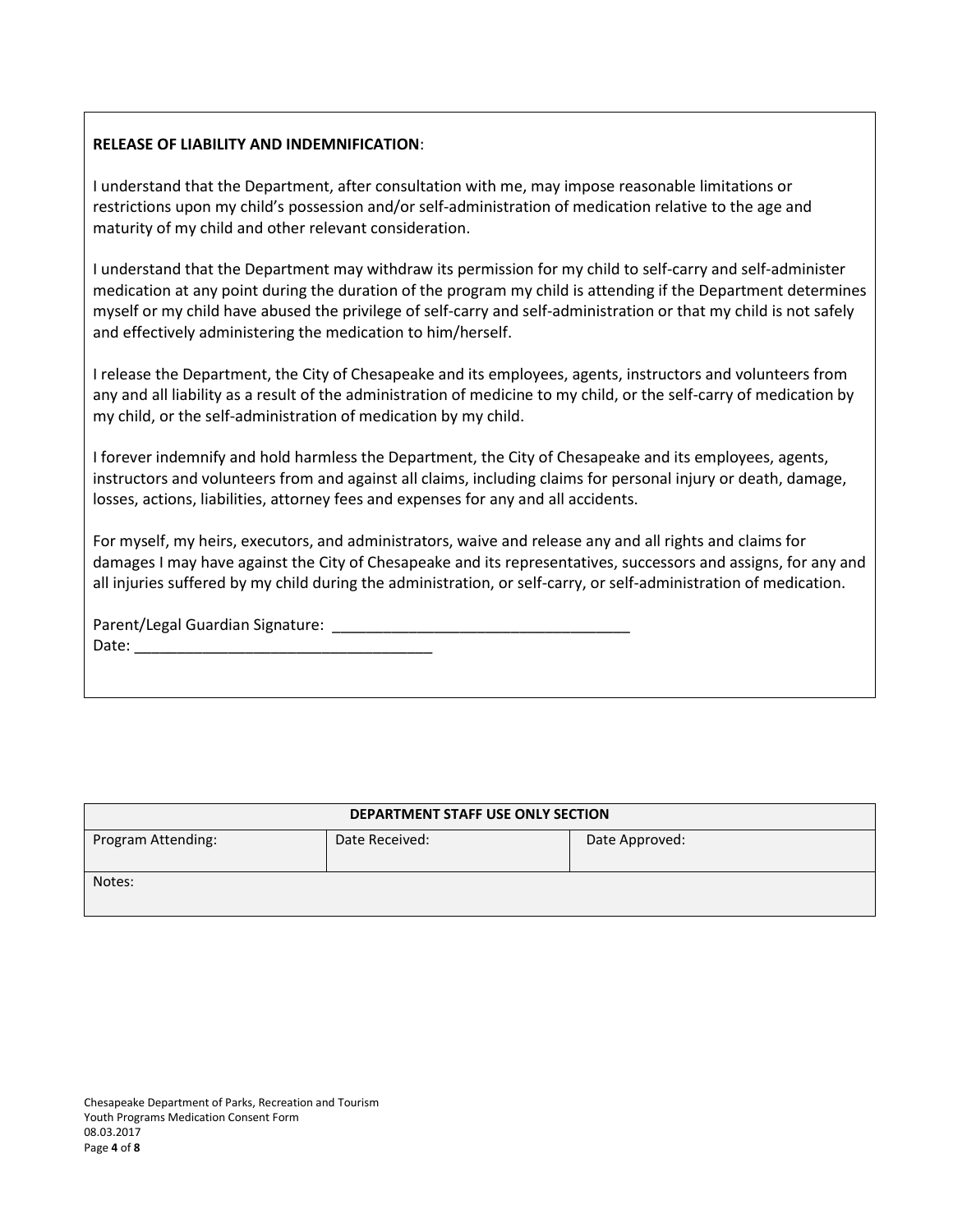| LICENSED AUTHORIZED PRESCRIBER SECTION:                                                                                     |                                                                                                                                                                                |                                                       |                                                                                                              |
|-----------------------------------------------------------------------------------------------------------------------------|--------------------------------------------------------------------------------------------------------------------------------------------------------------------------------|-------------------------------------------------------|--------------------------------------------------------------------------------------------------------------|
| Child's Name:                                                                                                               | Child's Date of Birth:                                                                                                                                                         |                                                       | <b>Physician Contact Information:</b>                                                                        |
|                                                                                                                             |                                                                                                                                                                                |                                                       |                                                                                                              |
| Name of Medication including                                                                                                | Amount/Dosage to be given:                                                                                                                                                     |                                                       | Route of Administration:                                                                                     |
| strength (one per form):                                                                                                    |                                                                                                                                                                                |                                                       |                                                                                                              |
|                                                                                                                             |                                                                                                                                                                                |                                                       |                                                                                                              |
| Frequency to administer medication:                                                                                         |                                                                                                                                                                                |                                                       | Identify the symptoms that will necessitate administration                                                   |
|                                                                                                                             |                                                                                                                                                                                | of the medication (signs and symptoms must be         |                                                                                                              |
|                                                                                                                             |                                                                                                                                                                                | observable and, when possible, measurable parameters) |                                                                                                              |
| Time medication to be administered:                                                                                         |                                                                                                                                                                                |                                                       |                                                                                                              |
|                                                                                                                             |                                                                                                                                                                                |                                                       |                                                                                                              |
|                                                                                                                             |                                                                                                                                                                                |                                                       |                                                                                                              |
| Possible side effects:                                                                                                      |                                                                                                                                                                                | Additional side effects:                              |                                                                                                              |
| (must supply package insert and/or pharmacy<br>printout for complete list of possible side effects)                         |                                                                                                                                                                                |                                                       |                                                                                                              |
|                                                                                                                             |                                                                                                                                                                                |                                                       |                                                                                                              |
|                                                                                                                             |                                                                                                                                                                                |                                                       |                                                                                                              |
|                                                                                                                             |                                                                                                                                                                                |                                                       |                                                                                                              |
|                                                                                                                             |                                                                                                                                                                                |                                                       |                                                                                                              |
| The length of time the medication is to be given                                                                            |                                                                                                                                                                                | Date medication to be discontinued:                   |                                                                                                              |
| (for short-term conditions/illnesses):                                                                                      |                                                                                                                                                                                |                                                       |                                                                                                              |
|                                                                                                                             |                                                                                                                                                                                |                                                       | Permission to Carry and/or Self-Administer Life Saving Medication:                                           |
|                                                                                                                             |                                                                                                                                                                                |                                                       | This section is to be completed if a participant has a life-threatening medical condition and the healthcare |
|                                                                                                                             | provider, parent and participant agree the participant is mature and able to carry the medication and/or<br>self-administer as needed. Prescriber please check all that apply: |                                                       |                                                                                                              |
| 0                                                                                                                           |                                                                                                                                                                                |                                                       | I as the Healthcare Provider, certify that this child has a medical history of asthma and has been trained   |
|                                                                                                                             | in the use of the <b>prescribed medication(s)</b> . Site staff should be notified anytime the medication is used. This                                                         |                                                       |                                                                                                              |
| child understands the hazards of sharing medications with others and has agreed to refrain from this                        |                                                                                                                                                                                |                                                       |                                                                                                              |
| practice.<br>□ I as the Healthcare Provider, certify that this child has a medical history of severe allergic reactions and |                                                                                                                                                                                |                                                       |                                                                                                              |
| has been trained in the use of the prescribed Epinephrine Auto-Injector. Site staff should be notified                      |                                                                                                                                                                                |                                                       |                                                                                                              |
| anytime the injector is used. This child understands the hazards of sharing medications with others and has                 |                                                                                                                                                                                |                                                       |                                                                                                              |
| agreed to refrain from this practice.                                                                                       |                                                                                                                                                                                |                                                       |                                                                                                              |
| □ Self-Carry □ Self-Administer<br><b>Licensed Prescriber's Name:</b>                                                        | Signature:                                                                                                                                                                     |                                                       | Date:                                                                                                        |
|                                                                                                                             |                                                                                                                                                                                |                                                       |                                                                                                              |
| <b>Parent/Legal Guardian's Name:</b>                                                                                        | Signature:                                                                                                                                                                     |                                                       | Date:                                                                                                        |
|                                                                                                                             |                                                                                                                                                                                |                                                       |                                                                                                              |
|                                                                                                                             |                                                                                                                                                                                |                                                       |                                                                                                              |

Chesapeake Department of Parks, Recreation and Tourism Youth Programs Medication Consent Form 08.03.2017 Page **5** of **8**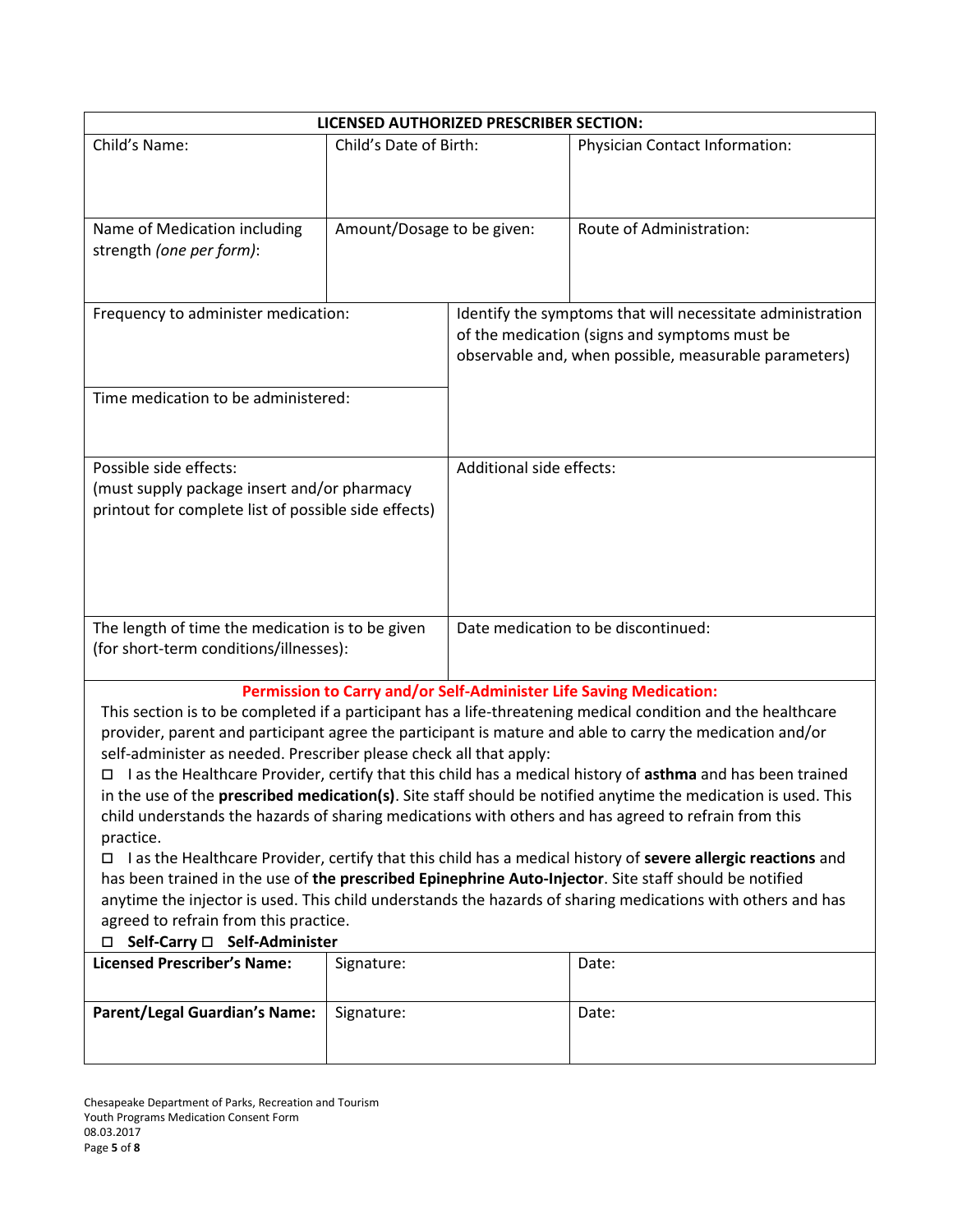| <b>DEPARTMENT STAFF USE ONLY SECTION</b> |                |                |  |
|------------------------------------------|----------------|----------------|--|
| Program Attending:                       | Date Received: | Date Approved: |  |
| Notes:                                   |                |                |  |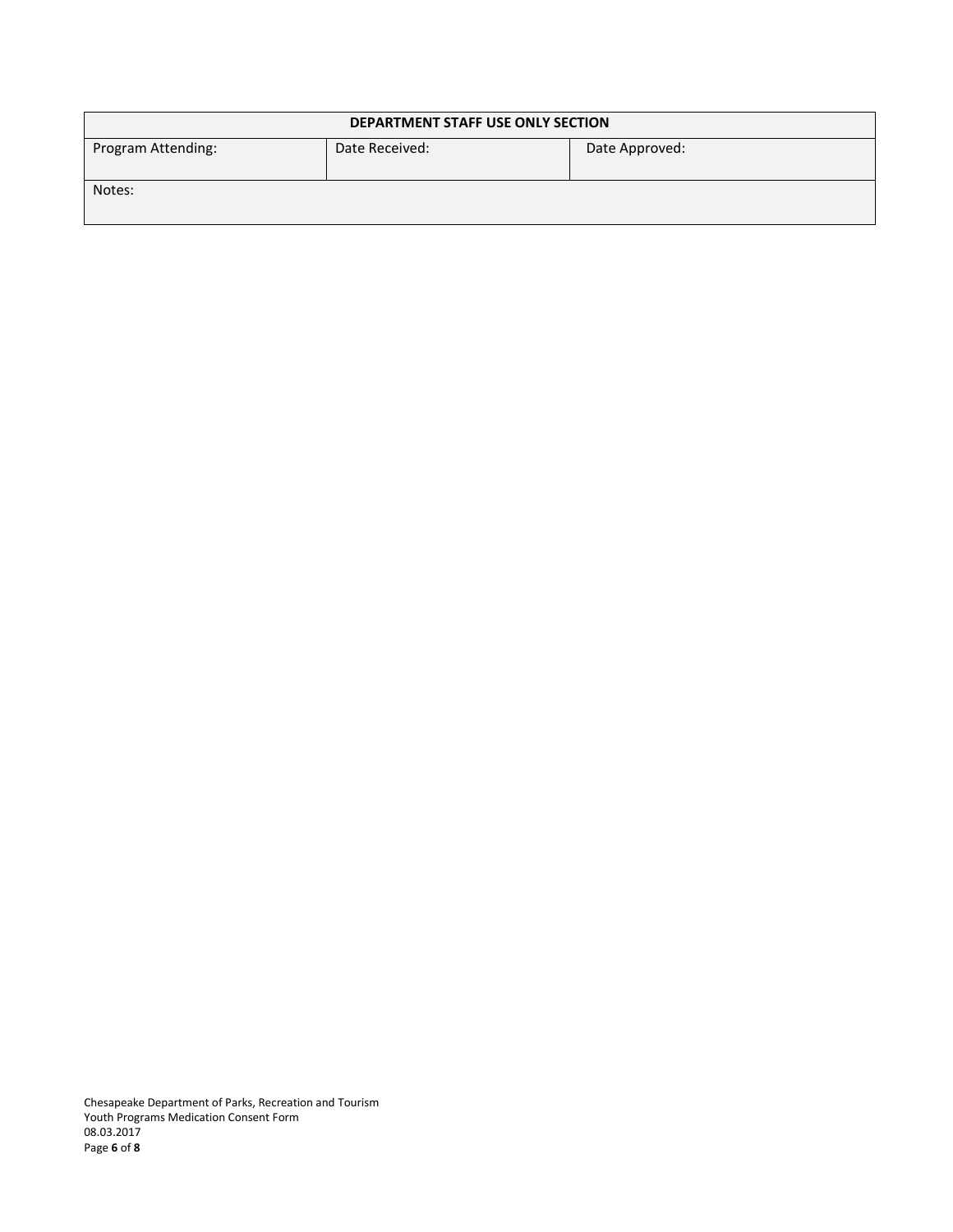# **CHESAPEAKE DEPARTMENT OF PARKS, RECREATION AND TOURISM YOUTH PROGRAMS CONSENT AND RELEASE FOR THE ADMINISTRATION OF EPINEPHRINE AUTO-INJECTORS**

Your child is a participant in a City of Chesapeake Department of Parks, Recreation and Tourism ("Department") Youth Program and has been assessed by a physician as requiring an Epinephrine Auto-Injector for anaphylaxis reactions.

Department staff is willing to assist with the administration of Epinephrine Auto-Injectors to your child during the program under the following conditions:

- **This form is to accompany the Medication Consent Form**.
- You must provide the Department with an Epinephrine Auto-Injector that has been prescribed by a physician for your child.
- The Department must approve the Epinephrine Auto-Injector and if the child is allowed to self-carry and self-administer the Epinephrine Auto-Injector.
- Department staff will not administer an Epinephrine Auto-Injector unless, in the Department's determination, administration is necessary due to a life-threatening situation; and/or your child is unable to self-administer the injection.
- You understand and acknowledge that there may be certain side effects and risks associated with the administration of an Epinephrine injection. Accordingly, you, as the child's parent/legal guardian of the participant, for yourself waive, release, and discharge and acquit the City of Chesapeake, and its agents, employees, volunteers, representatives and officials of and from any and every claim, demand, action or right of action, of whatsoever kind of nature, either in law or in equity arising from or by reason of any bodily injury or personal injuries known or unknown, or death resulting on account of the Epinephrine injection administered to the participant while participating in the program.
- I release the Department, the City of Chesapeake and its employees, agents, instructors and volunteers from any and all liability as a result of the administration of medicine to my child, or the self-carry of medication by my child, or the self-administration of medication by my child.
- I forever indemnify and hold harmless the Department, the City of Chesapeake and its employees, agents, instructors and volunteers from and against all claims, including claims for personal injury or death, damage, losses, actions, liabilities, attorney fees and expenses for any and all accidents.
- For myself, my heirs, executors, and administrators, waive and release any and all rights and claims for damages I may have against the City of Chesapeake and its representatives, successors and assigns, for any and all injuries suffered by my child during the administration, or self-carry, or self-administration of medication.